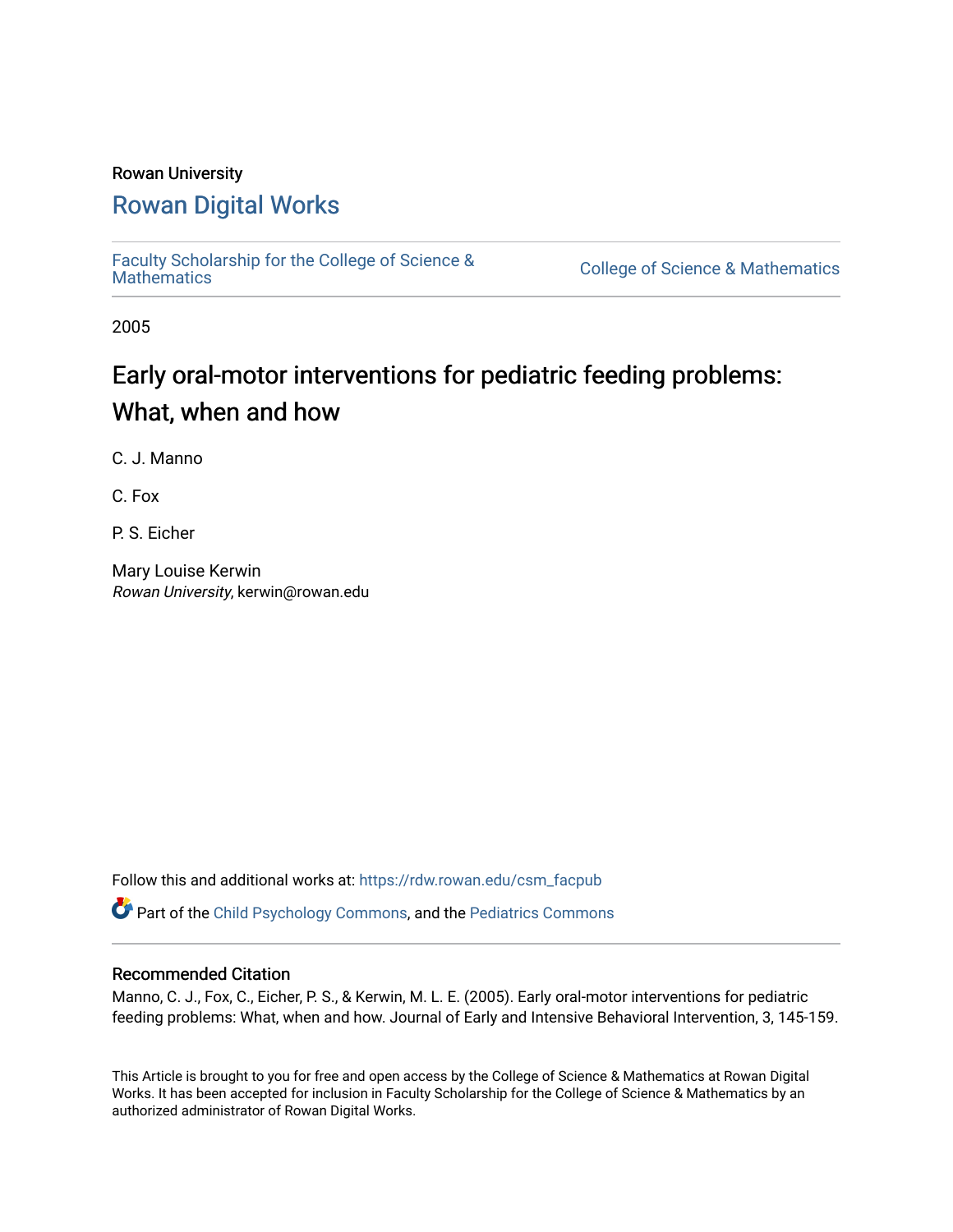# **Early Oral-Motor Interventions for Pediatric Feeding Problems: What, When and How**

*Cecilia J. Manno, Catherine Fox, Peggy S. Eicher and MaryLouise E. Kerwin*

Abstract

Children with developmental delays often have feeding difficulties resulting from oral-motor problems. Based on both clinical experience and a review of published studies, oral-motor interventions have been shown to be effective in improving the oral function of preterm infants and children with neuromotor disorders, such as cerebral palsy. However, oral-motor problems may be under identified in other populations of children with developmental difficulties. The purpose of this paper is to provide a conceptual framework for understanding oral-motor skill development and problems that can occur in any infant and young child and to review oral-motor treatment techniques and their empirical support.

Keywords: dysphagia, feeding behavior, oral stimulation, oral-motor, behavioral intervention.

Oral-motor problems in children are easy to recognize when the child coughs and chokes while eating. However, the majority of feeding problems present initially in more subtle ways, such as difficulty introducing spoon feedings or advancing texture, or limited variety of foods accepted (Kerwin, 1999). For some children, these more common feeding problems may reflect a specific oral-motor problem, such as uncoordinated tongue movement during lateralization or dysfunctional oral transport of the food bolus to the back of the mouth to initiate the swallowing reflex. Children with neurological disorders, or those born prematurely often exhibit oral-motor problems (Gisel, Alphonce, & Ramsay, 2000; Lau & Hurst, 1999; Sullivan, Lambert, Ford-Adams, Griffiths, & Johnson, 2000). Increasing evidence suggests that oral-motor problems are under-recognized in children with problems other than cerebral palsy (Ramsay, Gisel, McCusker, Bellavance, & Platt, 2002; Reilly, Skuse, Wolke, & Stevenson, 1999), including children with autism disorders (Amato & Slavin, 1998).

Oral motor skills develop within a system that changes rapidly both in structural growth and neurological control during the first three years of life (Arvedson & Lefton-Greif, 1996; Bosma, 1986). During this period, children engage in a great variety of oral motor experiences as they satisfy their basic needs for food and comfort and begin to explore their world. Developmentally, a feeding problem exists when a child is "stuck" in their feeding pattern and cannot progress (Eicher, 2002; Kerwin, 2003; Palmer & Horn, 1977). Because oral motor skills represent a sequential progression of increasingly complex movement patterns, any disruption in practice can interfere with or limit positive oral motor practice, resulting in the loss of advancement in skill development and the learned behaviors that ensue (Illingworth & Lister, 1964). The challenge of treating children with feeding problems comes in identifying the specific areas that interfere with skill advancement for the individual child (Rudolph & Link, 2002; Stevenson & Allaire, 1991). Understanding each of the active factors interfering with skill advancement and the interaction of those factors enables the treating team to: 1) identify the specific factors contributing to the feeding problem; and then 2) ameliorate them to allow the child successful practice leading to positive learning, skill advancement and mastery (Kerwin & Eicher, 2004).

The following case history will serve as an example of some of the common, but more subtle, oral motor problems in children that require early, intensive intervention: bottle dependence, difficulty advancing texture, food refusal and food selectivity. Joey is a 4-year-old boy with hypotonia (i.e., low muscle tone), mild cognitive and motor delays, severe speech delay, poor social relatedness, and a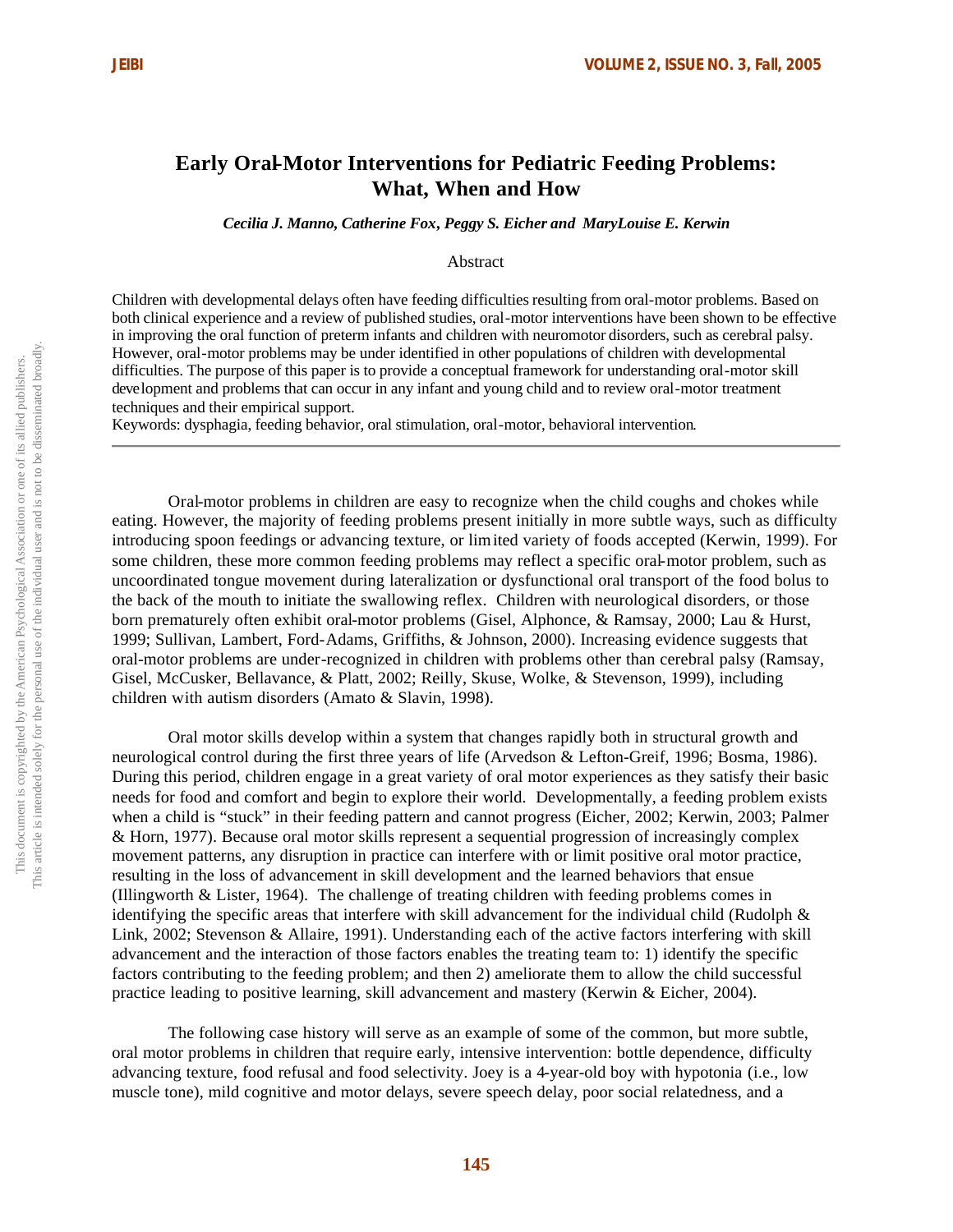tendency to perseverate. He will eat only yogurt, Dutch apple dessert and pureed banana baby foods, and will drink only apple juice from a sippy cup. Joey's mother reports that Joey always loved bottle-feeding, but preferred to drink lying down rather than while being held. He gagged and vomited every time spoon-feeding was attempted. At 15 months, his parents were able to introduce cream soups with a tablespoon while semi-reclined in a bouncy seat. Through the efforts of weekly feeding therapy, yogurt and the two fruit baby foods were successfully introduced. He has recently become interested in the green colored small fish crackers, but he only shaves the tails down with his front teeth. At age 2, the pediatrician advised getting rid of the bottle. When his parents stopped offering the bottle, Joey no longer accepted milk. Desperate to get fluids into him, his parents resorted to apple juice via dropper. He now accepts only apple juice and only through a sippy cup while lying down.

Joey's feeding patterns demonstrate components of food refusal, food selectivity, failure to advance texture, and bottle dependence. Despite being four years old and having only mild motor and cognitive delays, Joey is stuck in a very abnormal feeding pattern with high risk of serious short- and long-term health and developmental consequences. The purpose of this paper is to elucidate the contributing factors to oral-motor skill development and practice, review the existing literature for empirical evidence regarding these interventions, and elaborate on possible intervention strategies that could be used to treat these feeding difficulties.

# *Development of Oral-Motor Skills*

Oral-motor ontogeny follows a stepwise progression building on the suckle reflex to acquire the more complex oral-motor milestones suck, munch, and chew (Bosma, 1986; Ogg, 1975). Just as with gross motor skill development, milestone acquisition is not driven by maturation alone. Rather, the emergence of each oral-motor milestone is also dependent upon successful practice (Eicher, 2002; Illingworth & Lister, 1964; Pinnington & Hegarty, 2000). Infants are born with a biologically driven suckle reflex which fades around four months of age (Ingram, 1962). When the infant uses the reflex successfully with breast or bottle feedings, they master suckling and its coordination with breathing (Herbst, 1983). In addition, this practice occurs contemporaneously with neuronal growth and development that together enable the infant to acquire volitional control over the suckle response (Arvedson & Lefton-Greif, 1996; Bosma, 1986; Miller, 1993). If an infant does not experience successful practice with the suckle reflex before the reflex fades at four months of age, the suckle pattern may not be mastered (Illingworth  $\&$  Lister, 1964). As a result, the infants may not be able to successfully initiate nutritive sucking (i.e., nipple feeding) without the propelling effect of the suckle reflex even if the child practiced non-nutritive sucking. This reciprocal, dynamic influence between the child's practice during feeding and oral-motor skill development continues until the child has accomplished the most advanced skill, rotary chewing (Smith, Weber, Newton, & Denny, 1991).

Oral-motor skill development is integrally linked with increasingly complex tongue movements (Gisel et al., 2000; Morris & Klein, 2000). In the typical pattern of development, the tongue first moves liquids through a nipple in an anterior/posterior (in/out) pattern (i.e., suckling); and then liquids and pureed foods with a superior/inferior (up/down) pattern (i.e., sucking; Ayano, Tamuro, Ohtsuka, & Mukai, 2000; Tamura, Matsushita, Shinoda, & Yoshida, 1998). The tongue moves chewable foods with a lateral (side to side) pattern over to the molar surface and back to the center, splitting and separating the food until it is ground down enough and recollected to swallow (Ayano et al., 2000). As the child's oral motor function advances, s/he learns to stabilize the jaw, working the tongue off this stable base first centrally with sucking and then laterally with munching (Meyer, 2000; Morris & Klein, 2000). Range of movement increases to allow sweeping anteriorly, posteriorly, laterally, and with tongue tip elevation.

In summary, the child's feeding experience and practice directly influence oral-motor pattern and oral-motor pattern directly influences feeding response (Bosma, 1986). If the utensils or food taste and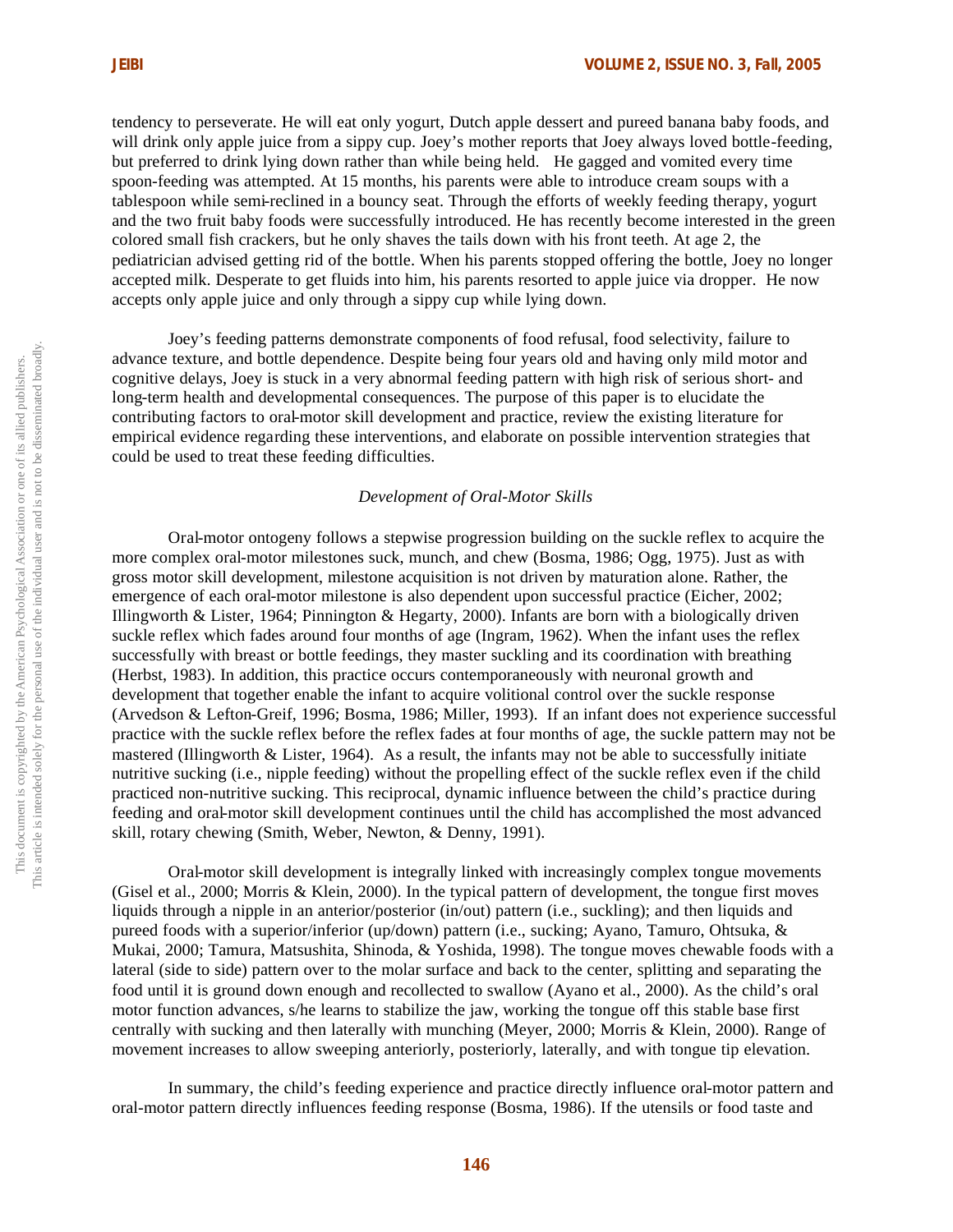texture do not change, the child does not learn to accept new foods and does not practice the new patterns necessary to manipulate the new food and transport it through the pharynx safely and efficiently (Gisel et al., 2000). Lack of appropriate and successful practice may result in the loss of previously acquired oralmotor skills and/or failure to acquire more advanced skills.

#### Factors Influencing Oral-Motor Skills

In addition to appropriate and successful practice, other factors can also negatively influence oralmotor skill development. Feeding and swallowing movements and behaviors are very complex and clearly involve much more than just activities in the mouth, throat, and stomach (Gisel, Birnbaum, & Schwartz, 1998). The sensory motor systems provide both the structural foundation and the sensory information that enable a child to practice and master oral-motor skills (Morris & Klein, 2000). Because the dynamic feeding process involves internal activities such as breathing, digestion, and elimination; structural alignment, control and sensory input are important from top to bottom.

#### *Structural Alignment*

 In the clinical feeding lore, there is an old adage, "If you want the lips, you must first get the hips," meaning that support for function in the mouth comes from structures below (Morris & Klein, 2000). Biomechanical alignment means that structures of the body are aligned to allow the most efficient muscular interaction. For example, when the pelvis is in a neutral position, the structures of the spine line up biomechanically. A neutral position of the pelvis not only makes sitting up straight much easier, but also provides the spinal alignment and base of support for the rib cage, shoulder girdle, and head position. Figure 1 depicts a typical head-forward position resulting from loss of the biomechanical alignment of the spine that in turn results in poor head-shoulder-trunk alignment. In the head-forward position, the tongue and jaw muscles are helping to stabilize the child's neck. As a result, the jaw is depressed and food and liquid are often lost during meals because the tongue and jaw are not able to move as freely for oral-motor function compared to a head in a neutral position (Patrick & Gisel, 1990). Several studies have demonstrated that proper biomechanical alignment is associated with improved swallowing, feeding and speech functioning (Gisel, Schwartz, Petryk, Clarke, & Haberfellner, 2000; Hulme, Gallacher, Walsh, Niesen, & Waldron, 1987; Kumin & Bahr, 1999; Larnert & Ekberg, 1995).



*Figure 1.* Typical head-forward position that results from poor head-shoulder-trunk alignment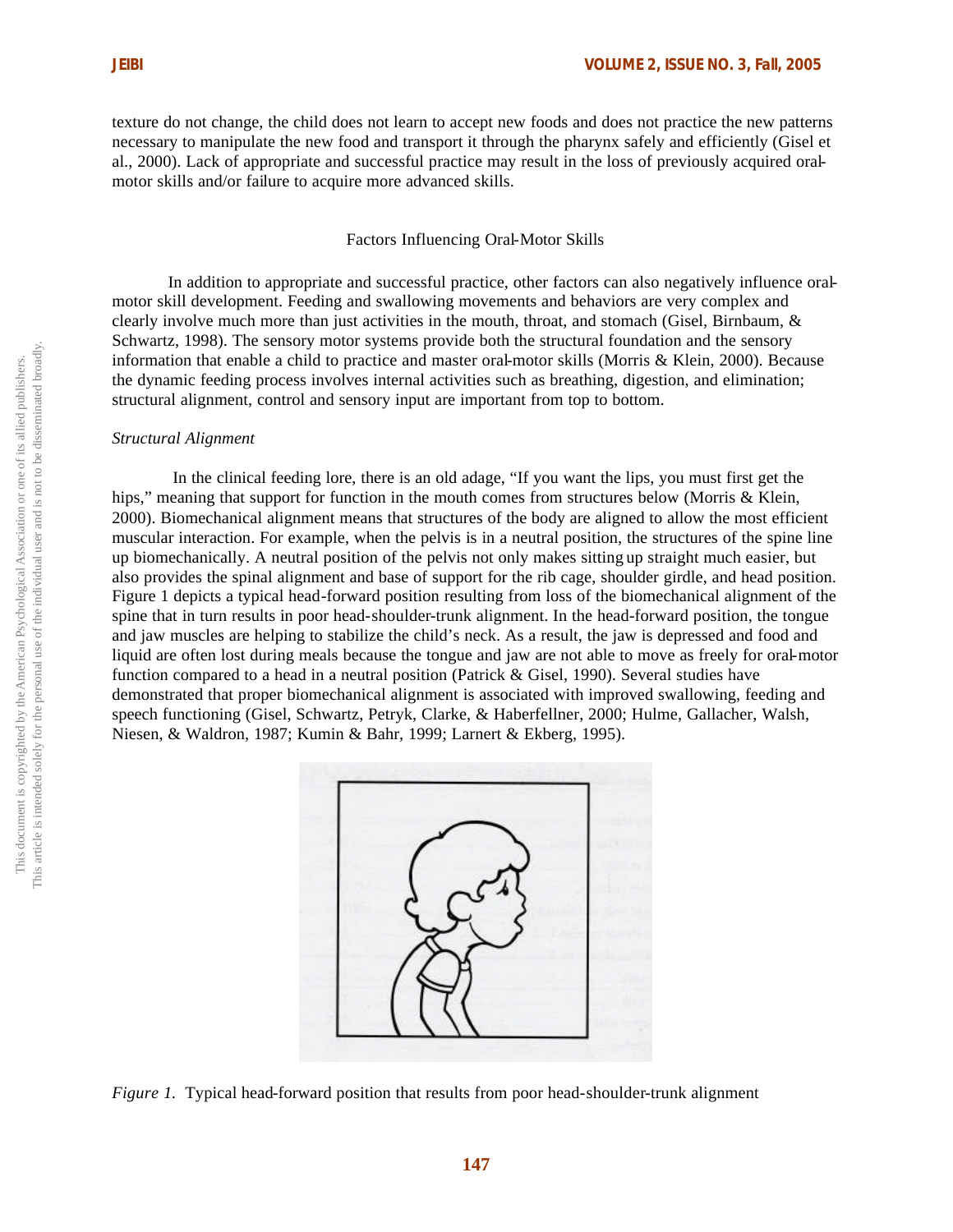Biomechanical alignment becomes even more important when we consider that many muscle groups cross multiple joints and can work together or in competition with one another to adapt and complete a desired task (Howle, 2002). For example, muscles of the neck can function in several ways: 1) as respiratory muscles to assist with breathing, 2) as swallowing muscles, and 3) as postural muscles to help maintain head and neck alignment. These muscle groups learn to work together to maintain all of these functions (McFarland, Lund, & Gagner, 1994; Palmer & Hiiemae, 2003). However, when lifesustaining activities, such as breathing, become more difficult, muscles will be recruited from other functions to complete the desired task. For example, when breathing is challenged, muscles of the neck are automatically recruited to help, impacting head alignment and swallowing control. In this situation, less efficient or "compensatory" motor patterns develop. If these compensatory motor patterns persist, skill refinement will be difficult and lack of mastery will result in persistent immature oral-motor patterns (Macie & Arvedson, 1993; Pinder & Faherty, 1999).

#### *Sensory Motor Input*

The motor and sensory systems work together in an exchange that creates proactive and reactive responses to sensory input from the environment (e.g., tactile, kinesthesia and proprioceptive cues) and internal sensory information from the body (e.g., arousal, hunger, satiety, pain, fatigue, "lump in the throat", or the need to stool). When used in combination, the child is able to generate an appropriate response for the desired task, resulting in positive practice. Integrated sensory information is essential for developing motor planning skills that incorporate both motor control and motor learning (Roley, Blanche, & Schaaf, 2001). All of these factors must work in a coordinated process for the child to receive positive feedback from safe oral motor and swallowing skill development. This positive feedback provides information to help the child develop the internal desire that will enable the child to develop selfgenerating progress towards mastery of feeding and swallowing skills.

# *Muscle Tone & Oral-Motor Patterns*

Low muscle tone in the facial muscle can result in an open mouth posture. Because stability of the jaw allows the tongue to dissociate movement patterns within the mouth, this open lax jaw precludes dissociation resulting in an immature anterior/posterior pattern in which the tongue and jaw move together. Moreover, wide jaw excursions decrease the ability to manipulate food within the oral cavity increasing the possibility of food falling out of the mouth or failure to chew smaller pieces of food due to the inability to grade movement. Because their tongue moves in and out, as opposed to side to side, these children are not exhibiting the oral-motor pattern that would enable them to adequately chew foods. The lips and cheeks work together providing enough tension within the mouth to contain the food and with the lips provide negative pressure to begin the swallowing process. If the lip and cheek muscles become shortened through compensatory motor movements and/or lack of practice, they will not be able to attain full muscle length required for lip closure. Therefore, tonal and muscle imbalance of these structures can leave the lips in an open position. This can result in losing food anteriorly or the inability to contain the food while manipulating it (Alper, & Manno, 1996; Ernsperger, & Hanson, 2004). The resulting pattern appears as though the child is pushing food out the front of the mouth, such as the oral-motor pattern that is typical of many children with Down Syndrome (Kumin & Bahr, 1999).

#### *Medical Influence on Oral-Motor Patterns*

Although any medical illness, if severe enough, can interrupt successful practice with feeding and contribute to development of a feeding problem, the two most common medical issues that interfere with feeding are respiratory and gastrointestinal (Eicher, 2002). Sensory inputs from the respiratory and gastrointestinal tracts directly influence oral motor patterns through the swallowing center in the brainstem (Miller, 1986). Because the upper respiratory tracts use the same structures as the upper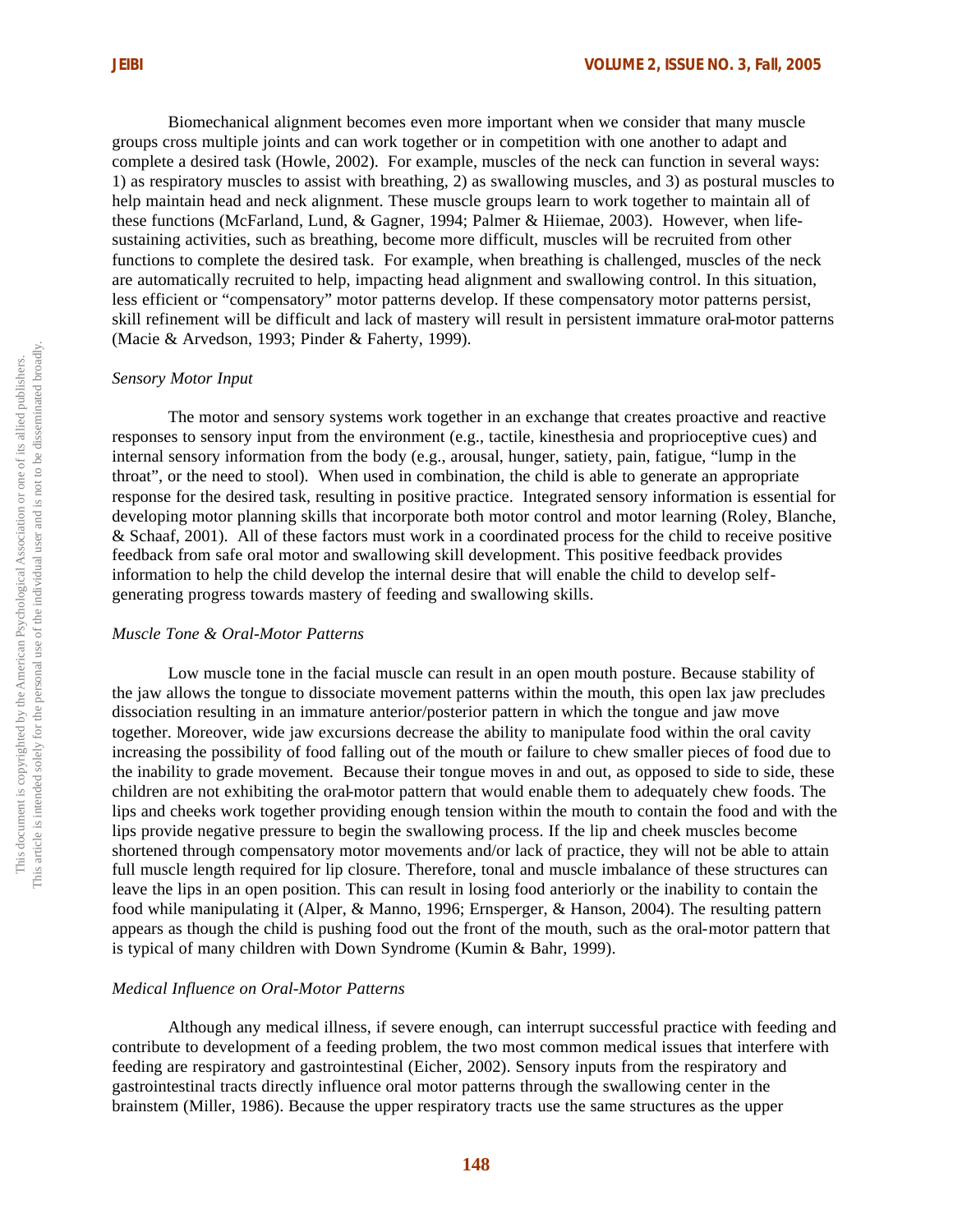digestive tracts (i.e., back of the mouth, and throat), breathing is neurologically programmed to supercede feeding (Daniels, Devlieger, Minami, Eggermont & Casaer, 1990). Any respiratory illness that makes breathing more difficult will negatively impact feeding and swallowing. For example, a child with asthma whose rate of breathing is increased may drool and refuse to swallow because the increased respiratory rate does not allow enough time for swallowing between breaths (Timms, DeFiore, Marin, & Miller, 1993).

Recent research is beginning to document the impact of respiratory problems on the feeding and growth of preterm children (Lau, Smith, & Schanler, 2003). Although full-term and preterm infants did not demonstrate significant differences in feeding difficulties at their first oral feeding, by the time solid foods were introduced, preterm children were more likely to demonstrate feeding difficulties (Burklow, McGrath, Valerius, & Rudolph, 2002). Regression analysis indicated that medical factors, especially breathing assistance, accounted for more of the variance in feeding difficulties than preterm status alone. However, pacing the bottle feedings in a sample of preterm infants with respiratory diagnoses resulted in the development of more efficient sucking patterns, increased weight gain, decreased incidence of bradycardia during feeding and shorter hospital stays compared to infants bottle-fed traditionally (Law-Morstatt, Judd, Snyder, Baier, & Dhanireddy, 2003).

In addition to respiratory issues, gastrointestinal issues can also influence oral-motor functioning (Henderson, Woolf, & Marryatt, 1976; Hyman, 1993; Sivit, Curtis, Crain, Cruess, & Winters, 1988). Frequent nausea, fullness from constipation, delayed emptying, or discomfort from gastroesophageal reflux or other irritants reduce the child's interest in eating as well as impacting the timing and degree of contraction of the muscle pattern required to complete the swallowing process (Mendell & Logemann, 2002; Waring, Feiler, Hunter, Smith, & Gold, 2002). As a result, the child becomes more protective of the airway and mouth; s/he may pull the tongue up or back to minimize entry into the mouth, and tongue movement is restricted (Mendell & Logemann, 2002). These changes may result in the use of more immature tongue movement patterns, less efficient tongue transport, and increased residual after the swallow (Mendell & Logemann, 2002). This can lead to preference for purees and foods that do not require increased tongue manipulation.

# *Case Illustration*

When a child presents with a feeding problem, a comprehensive assessment needs to evaluate what oral motor pattern the child is using, and also what factors (medical, motor or learned patterns of behavior) are contributing to maintain the child's use of that pattern. Let's return to the example of Joey. Joey's first symptoms of a feeding problem occurred with the introduction of spoon feedings. Gagging and vomiting prevented him from successful practice with a spoon. At that point, gastrointestinal issues should have been considered as interfering with feeding development. However, his history of wanting to drink the bottle lying down suggests the possibility of sensorimotor issues also playing a role. Perhaps his low tone increased his difficulty with head control when upright, his perception of alignment or orientation in space, or impacted his respiratory efficiency. Each or all could have been contributing factors to his difficulty practicing spoon-feeding. Any child who is unable to initiate spoon-feeding after 3-4 months of practice should be evaluated. Because Joey vomited when the spoon touched his tongue, caretakers changed the food on the spoon to enable him to practice without putting the spoon in his mouth. With liquid soups, they could pour the "food" in without touching his tongue. Sensorimotor issues were not addressed, as he remained reclined in a bouncy seat. With practice he was able to transition to a couple of smooth baby foods. However, his pattern was not changing since he never really accepted the spoon into his mouth and on top of his tongue. Thus he continues to use an immature nipple pattern for spoon feedings because that is all he has practiced.

**149**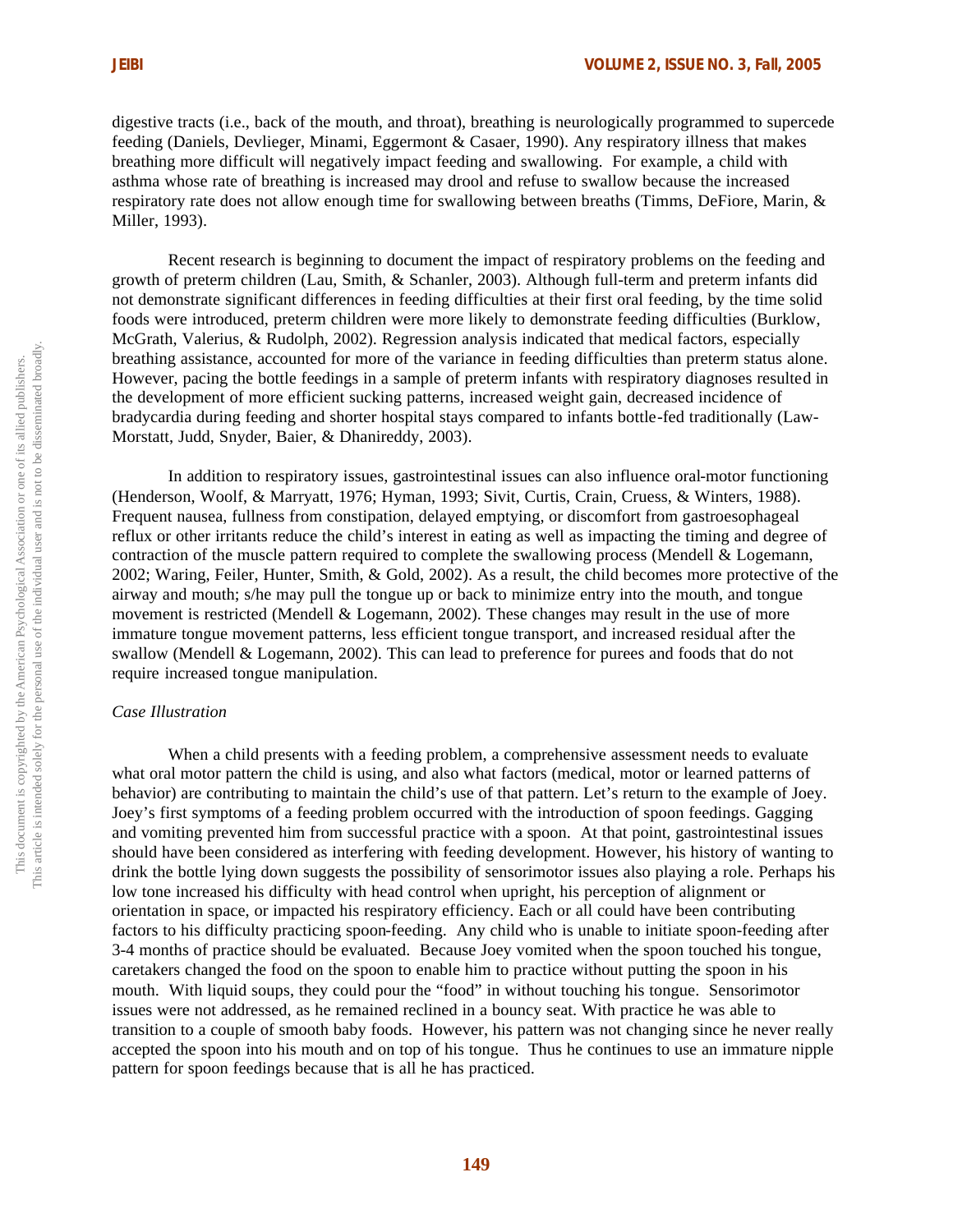At this point, the oral-motor pattern Joey has practiced dictates what foods he will accept; they all have to be able to be transported like a liquid. Foods that do not flow like a liquid are refused resulting in his food refusal. He can't advance texture because he doesn't let pieces of food into his mouth, and doesn't have the tongue pattern necessary to manipulate them resulting in failure to advance texture. In addition, he has no experience eating in an upright position, which influences appropriate alignment and the muscle groups necessary to eat and swallow. Thus Joey now has multiple feeding problems resulting from medical and sensorimotor issues that initially prevented normal spoon practice. His lack of practice with normal patterns and increased experience with abnormal compensatory patterns in turn resulted in his food selectivity, failure to advance texture and ultimately food refusal.

#### Treatment

Treatment is most successful when the history of the child's feeding progression is understood and a thorough assessment of the contributing factors has been done. Oral motor treatment should not start until medical issues are identified and controlled or stabilized, and issues of postural alignment and support have been addressed. To be most successful in providing oral motor stimulation, any medical issues need to be stable. This will help the child be more amenable to accepting any stimulation in the oral cavity and practice the oral-motor patterns that are needed. Since oral movements are refined motor movements, and they are distal to the pelvis and trunk, trunk alignment must be obtained to gain the best practice. Improving neck elongation and jaw stability will set the other oral structures in the correct alignment for active acceptance, manipulation and transport of food through the pharynx.

Oral stimulation should be viewed as preparation for eating; therefore, oral-motor practice with food should follow oral stimulation so that the movements facilitated during oral stimulation can be coordinated to practice food manipulation, transport and swallow. In other words, oral stimulation is a means to an end, and should not typically be done in isolation. Oral stimulation is typically begun periorally (i.e., outside the oral cavity) then transitioned to intraoral facilitation (e.g., Rendón-Macías, et al., 1999). More detailed descriptions and illustrations are contained in Alper and Manno (1996), DeGangi (1994), Gisel et al. (1998), Palmer and Heyman (1993) and Morris and Klein (2000).

#### *Specific Oral-Motor Techniques*

*Facial/Oral Muscle Tone.* If there are facial muscle tone issues, the use of tapping, pressure, vibration and speed of input can change tone (Morris & Klein, 2000). Figure 2 depicts a diagram of the facial muscles. Fast tapping, light touch, vibration and a fast pace alerts the system and can increase tone while slow tapping, deep pressure, vibration and a slowed pace tends to decrease tone. When the facial muscles are shortened or inactive, such as in children who are defensive about foods and utensils entering the mouth, stretching these muscles will improve the muscle length to enable a more mature movement patterns. For example, many children who refuse food will hold the upper lip in retraction showing their top teeth. The lips are in extension and there is tension throughout the face. In this position the child will not be able to use the upper lip actively to remove food from a spoon, drink from a cup without spillage, or place the tongue behind the teeth to receive the food. When the labial elevator muscles (i.e., levator labii superior, levator anguli oris and risorius) are stretched downward throughout the entire muscle, the upper lip can become more active.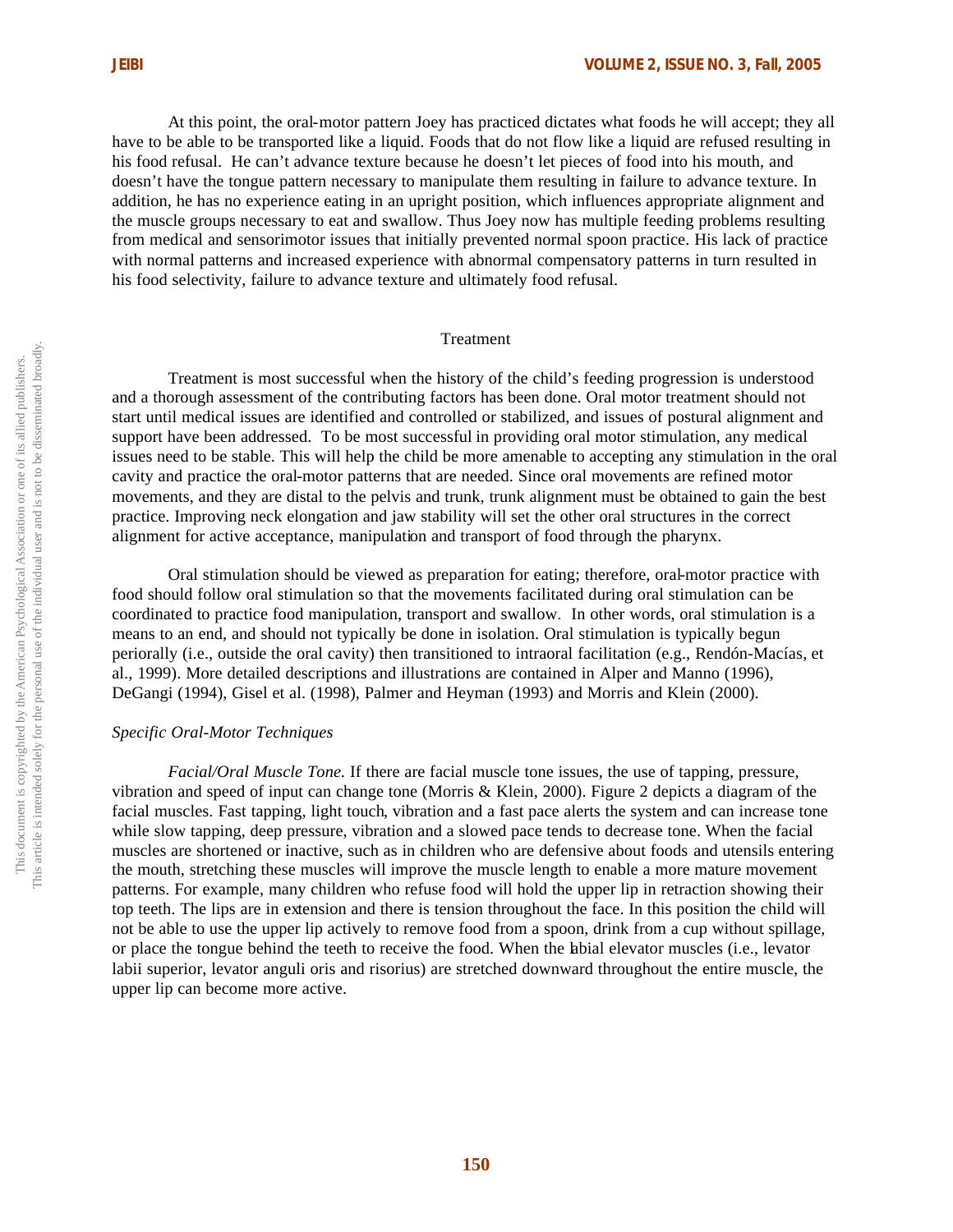

Muscles of Facial Expression Palmer, J. (1993) Anatomy for Speech and Hearing. (4th ed.), Williams & Wilkins: Baltimore, MD.

*Figure 2.* Diagram of facial muscles

Stimulation of the orbicularis oris muscle improves flexion of the lips for mouth closure and puckering. Active use of this muscle assists in food containment, straw drinking and closure to provide the negative pressure necessary for transporting food through the oral cavity and swallowing. Active closure of the lips is needed to attain a single bolus swallow as opposed to a sequential swallow (i.e., multiple swallows in a row on a single bolus). Sequential swallowing is typical in children who are not transitioning to higher textured foods or who transport their food to the back of the mouth to swallow. This existing oral-motor pattern may be functional (i.e., the child successfully gets the food into the esophagus); however, prolonged practice with this type of pattern limits the child's ability to advance to more mature oral-motor patterns.

*Tongue & Transport.* Stimulation to the tongue can be effective to change the movement of the tongue. Initially, implements (e.g., NUK, Ark probe) can be utilized to facilitate these movements. Then, modifying the method used to present the spoon with food and/or presenting small amounts of meltable foods (e.g., cheerio, cheese puffs) should be introduced to all the children to practice the new tongue movements with food.

When a child presents with a midline pattern (i.e., the tongue moves in and out with little side to side motion), s/he will not be able to efficiently chew and swallow a variety of foods. He may not be able to move the food laterally to the molars to grind down the food in preparation for swallowing. This will lead to the child learning to swallow foods whole or partially chewed. If the tongue movements are not altered, the child will continue to practice this less efficient movement and will not be able to advance to higher textured foods. The use of pressure on the middle of the tongue or the lateral sides of the tongue can facilitate the intrinsic and extrinsic lingual muscles to widen, thin out, narrow, elongate and flatten. Pressure on the lateral borders of the tongue can thin out the muscle and the tongue will move to that side. Stimulation to the anterior part of the tongue will facilitate a tongue tip. This serves to facilitate movement, increase acceptance of tactile sensation and acceptance of implements in the mouth.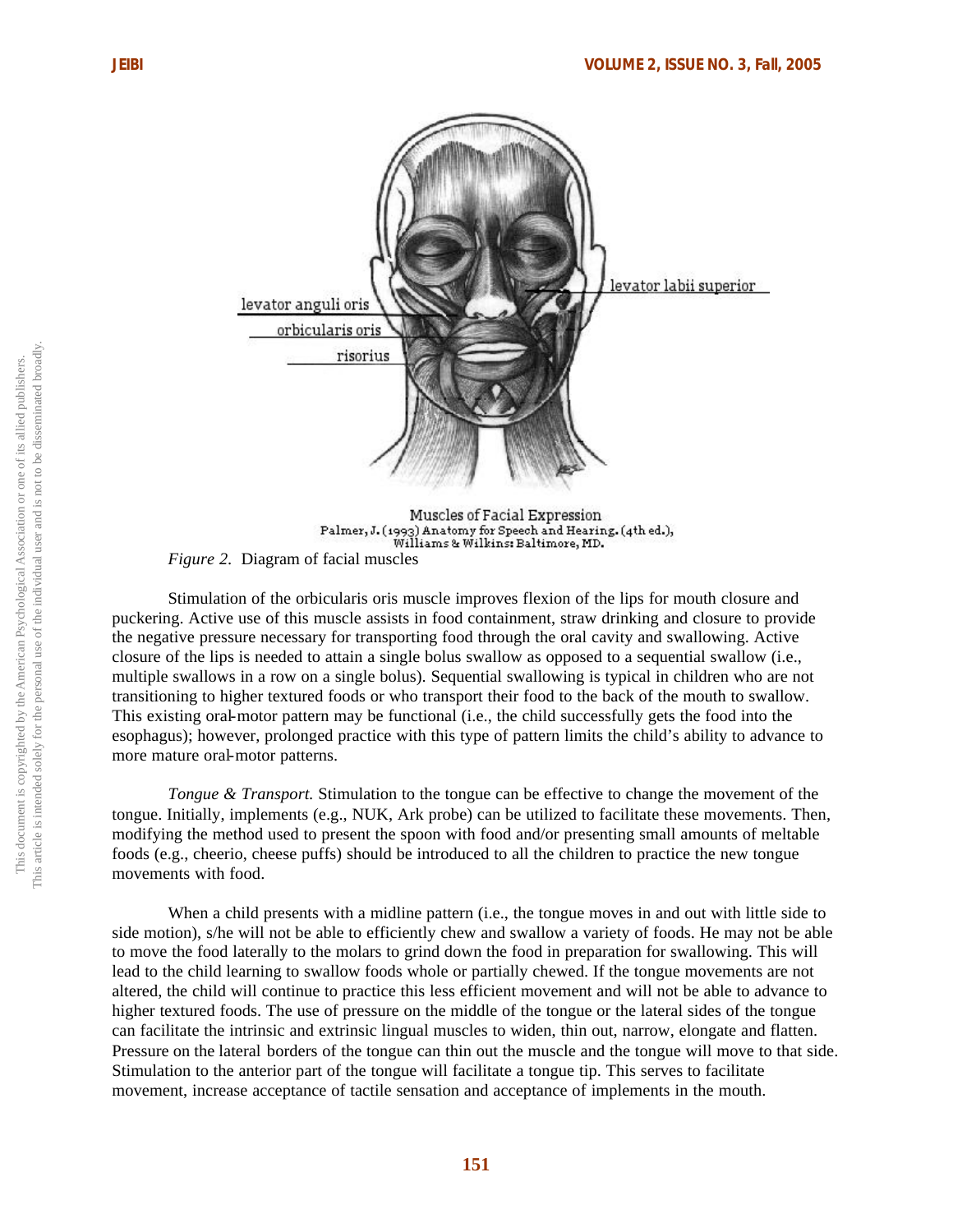Doing oral stimulation techniques alone provides sensation and movement but typically does not translate into accepting foods. Once the movement is active, food must be presented to use the pattern. For children who don't accept foods other than purees, the lateral movement pattern can be practiced by placing purees over the molar surface so that the tongue will shift to either side of the mouth to accept the food, and then to transport the food to the back of the mouth in preparation for a swallow. Foods such as lollipops or lifesavers on a string can be presented to the child to practice moving the tongue from midline, to side and across midline so that the tongue practices moving food within the oral cavity. The meltable foods, such as cereals, can be placed over the molar surface for the tongue to get and then move over to the other molar for several sequences before softening, chewing and swallowing. As the child becomes more facile with this technique, foods are added into meals to practice these patterns for entire meals or for therapeutic meals.

*Swallowing.* Shifting from a sequential swallowing pattern to a single bolus swallow in spoonfeeding can be practiced using the spoon. Many therapists are taught to use Nuk brushes and other similar implements to present tastes and foods to children that refuse foods. Since we use a spoon to eat with, practicing the oral-motor pattern needed with the appropriate utensil will lead to more efficient learning.

To facilitate a single bolus swallow, the entire bowl of a dry spoon can be placed on the tongue applying downward pressure to encourage the tongue to make a bowl then move back to initiate a swallow. If the child does not close his lips around the spoon, he is asked to and/or his lips are closed around the spoon to learn the correct sequence (Chigira, Omoto, Mukai, & Kaneko, 1994). All presentations of the spoon should be done with the child's head in a neutral position and with him facing forward. Since there is no food on the spoon and no threat of aspiration, he is learning the correct sequence of movement for a single bolus swallow in a safe manner using the utensil that is used for feeding. As he becomes more proficient with this pattern, a small amount of food is placed on the spoon. The amount of food on the spoon is increased gradually until he can accept a level spoonful of food while always ensuring that he is continuing to exhibit the appropriate oral-motor pattern.

*Grading Jaw Movement.* Some children have difficulty grading the amount of mouth opening and closing needed for a variety of foods. When a child demonstrates wide jaw excursions, he will have difficulty using his tongue to manage the food. Providing jaw stability by placing your hand under the jaw will help the child to take bites and to keep the mouth closed while the tongue does the work of manipulating the food. As the child practices, thinner foods can be placed between the molars to chew using minimal jaw excursions.

Empirical Support for Oral Stimulation and Oral-Motor Therapy

#### *Oral-Motor Therapy*

While the majority of published studies report on the efficacy of oral-motor therapy for high-risk infants born prematurely or children with neuromotor difficulties, a few case studies suggest the promising use of oral-motor treatment techniques for children with low muscle tone (Kumin, Von Hagel, & Bahr, 2001) and retardation/autism (Larrington, 1987).

*High-Risk Infants.* Sensorimotor interventions (e.g., proper positioning and external support of the cheeks and mandible during bottle feeding) improve oral feeding of preterm infants (Case-Smith, 1988; Einarsson-Backes, Deitz, Price, Glass, & Hays, 1994). Using a two-group design, Gaebler and Hanzlik (1996) compared 5 minutes of pre-feeding stroking to 5 minutes of pre-feeding stroking and introral prefeeding stimulation in a sample of 18 premature infants. Assessments occurred on days 1, 3 and 5; the group that received oral stimulation fed significantly better than the control group on day 3 only. A more recent study has demonstrated that those preterm infants who received daily 15-minute oral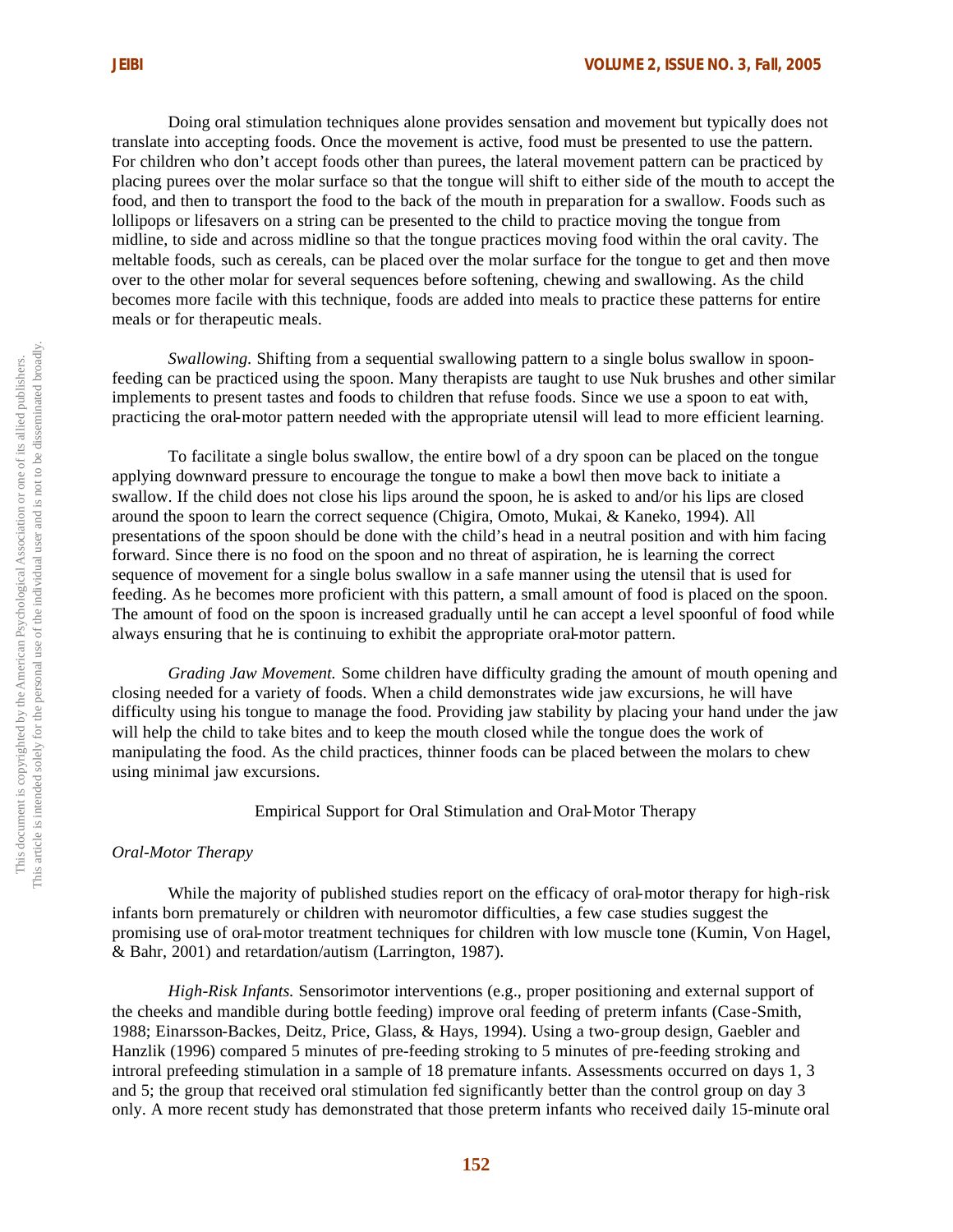stimulation program consisting of stroking the peri- and intraoral structures for 10 days before the start of oral feedings, achieved full oral feedings seven days sooner than the infants in the control group (Fucile, Gisel, & Lau, 2005). In addition, infants in the experimental group demonstrated greater overall intake, rate of milk transfer, and amplitude of the expression component of sucking. In contrast, there were no differences between experimental and control infants on sucking stage maturation, sucking frequency, amplitude of the suction component of sucking or endurance of sucking.

*Children with Neuromotor Disorders.* An elegant series of studies investigating sensorimotor intervention on eating skills of children with cerebral palsy (average age  $\sim$  5 years) has been conducted by Gisel and colleagues (Gisel, 1994; Gisel, Applegate-Ferrante, Benson, & Bosma, 1995, 1996). Oral-motor therapy, which was designed to increase tongue lateralization, lip control, and vigor of chewing, was delivered before the lunch meal for 5-7 minutes/day, 5 days/week for 10-20 weeks. Using a between subject experimental design, children's spoon feeding, biting, and chewing improved with oral-motor therapy (Gisel, 1994). Using a within-subject design, spoon feeding, chewing, and swallowing improved after oral-motor therapy (Gisel et al., 1996). In addition, more children advanced food texture with oralmotor therapy (Gisel et al., 1995). One interesting finding was the discovery that eating efficiency (i.e., meal duration) was not a good outcome measure but rather is a diagnostic indicator of the severity of the feeding impairment.

A relatively new type of intervention for oral-motor difficulties in children with neuromotor impairments is an intraoral appliance, Innsbruck Sensorimotor Activator and Regulator (ISMAR; Gisel, Schwartz, & Haberfellner, 1999). The ISMAR was designed to achieve two goals: 1) jaw stabilization, and 2) activation/mobilization of the oral and pharyngeal structures. Although there were some difficulties in achieving tolerance and compliance with ISMAR (see Johnson et al., 2004), children with neuromotor disorders demonstrate significant improvements in spoon-feeding, biting, chewing, cup drinking, swallowing, and drooling after one year of ISMAR (Haberfellner, Schwartz, & Gisel, 2001; Johnson et al., 2004). These functional changes in feeding skills appear to be a function of jaw stabilization. Furthermore, these improvements in feeding were maintained for one year after ISMAR therapy was stopped (Gisel, Haberfellner, & Schwartz, 2001). Finally, use of ISMAR was associated with significant improvements in sitting and ambulation providing preliminary evidence for the dynamic interplay among oral-motor, postural, and ambulatory functions (Gisel et al., 2000).

# *Behavioral Interventions Targeting Oral-Motor Problems*

Within the field of applied behavior analysis, several researchers have designed interventions using behavioral principles to improve specific oral-motor problems, such as swallowing dysfunction (Hagopian, Farrell, & Amari, 1996; Hoch, Babbitt, Coe, Duncan, & Trusty, 1995; Lamm & Greer, 1988), cup drinking (Patel, Piazza, Kelly, Ochsner, & Santana, 2001), and failure to advance texture (Luiselli & Gleason, 1987; Shore, Babbitt, Williams, Coe, & Snyder, 1998). The hallmark of all these interventions is 1) analyzing the "task" into small, discrete steps, 2) manipulating the antecedent condition by presenting food or liquid in a way that allows the child to complete the behavior expected successfully, and 3) clear consequences for completing or not completing the task. For example, in the swallowing induction procedures, swallowing was broken down into its component steps from food entering the mouth to the initiation of the swallowing reflex at the faucal arches. The researchers used forward or backward chaining with prompts (verbal and physical prompts on the tongue) to initiate swallowing. Although the data suggest that the intervention is promising (Kerwin, 1999), the technique assumes competent oral-motor tongue and jaw movements. Although the children had increased swallow frequency, increased food acceptance and increased quantity of food consumed orally, it is unclear from the study results if the oral-motor pattern acquired indirectly would allow the child to continue advancing oral-motor skills with other food textures. The current research literature suggests that a more expedient intervention might be direct targeting of the oral-motor movements.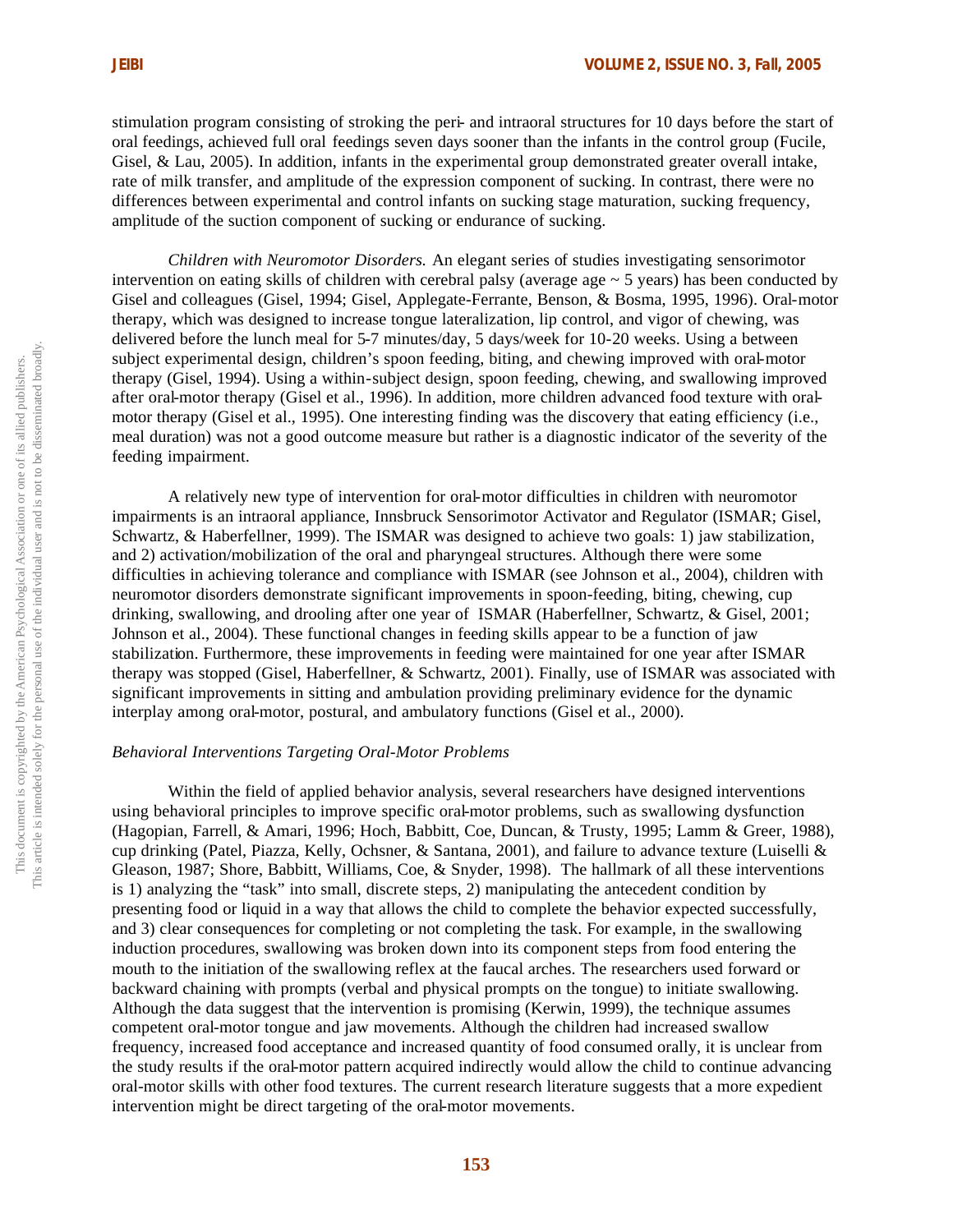## *Combined Use of Oral-Motor Therapy and Behavioral Techniques*

Successful eating requires effective oral-motor patterns. The behavior analyst can be instrumental in assisting members of other disciplines in teaching children these skills. Because behavior analysts are skilled in task analyses, they can also help members of the other disciplines task analyze their interventions and learn to look for and document specific responses that they expect from each procedure (see Kumin et al., 2001 for example of task analysis of oral-motor treatment). Perhaps an ideal avenue for future investigation is combining the best of both approaches together to maximize the child's benefit from systematic, gradual steps with clear instruction and consequences in the context of meaningful oralmotor facilitation and therapy (Bailey & Angell, 2005). Peterson and Ottenbacher (1986) demonstrated this combined approach in teaching lip closure to three children with mental retardation.

## Conclusion

Children requiring early, intensive intervention often have complex feeding and swallowing issues that requires a team approach in order to fully evaluate and treat the underlying issues. Low tone, abnormal sensory processing, altered postural alignment and movement patterns are often present in these populations. These issues place them at risk for having abnormal postural alignment of the pelvis, trunk, shoulder girdle, which leads to a forward head posture. This alters the biomechanics of breathing and swallowing and the corresponding sensory input. With altered sensory perception the child may have difficulty motor planning postural alignment and control for acquisition and mastery of feeding and swallowing behaviors. Once medical stability and postural alignment have been obtained, oral stimulation can be an effective adjunct to feeding treatment. Oral stimulation should provide the child with the necessary sensory and movement input to adequately prepare the child for controlled practice with food. The use of varying foods in multiple therapeutic practice situations a day is the key to increasing the frequency of positive practice and thus increasing the acceptance of variety and volume of foods consumed in children exhibiting oral-motor difficulties.

#### References

- Alper, B. S., & Manno, C. J. (1996). Dysphagia in infants and children with oral-motor deficits: Assessment and management. *Seminars in Speech and Language, 17*, 283-310.
- Amato, J., & Slavin, D. (1998). A preliminary investigation of oromotor function in young verbal and nonverbal children with autism. *Infant Toddler Investigation: The Transdisciplinary Journal, 8,* 175-184.
- Arvedson, J. C., & Lefton-Greif, M. A. (1996). Anatomy, physiology and development of feeding. *Seminars in Speech and Language, 17*, 261-268.
- Ayano, R., Tamura, F., Ohtsuka, Y., & Mukai, Y. (2000). The development of normal feeding and swallowing: Showa University study of feeding function. *International Journal of Orofacial Myology, 26,* 24-32.
- Bailey, R. L., & Angell, M. E. (2005). Improving feeding skills and mealtime behaviors in children with disabilities. *Education and Training in Developmental Disabilities, 40,* 80-96.

Bosma, J. F. (1986). Development of feeding. *Clinical Nutrition, 5*, 210-218.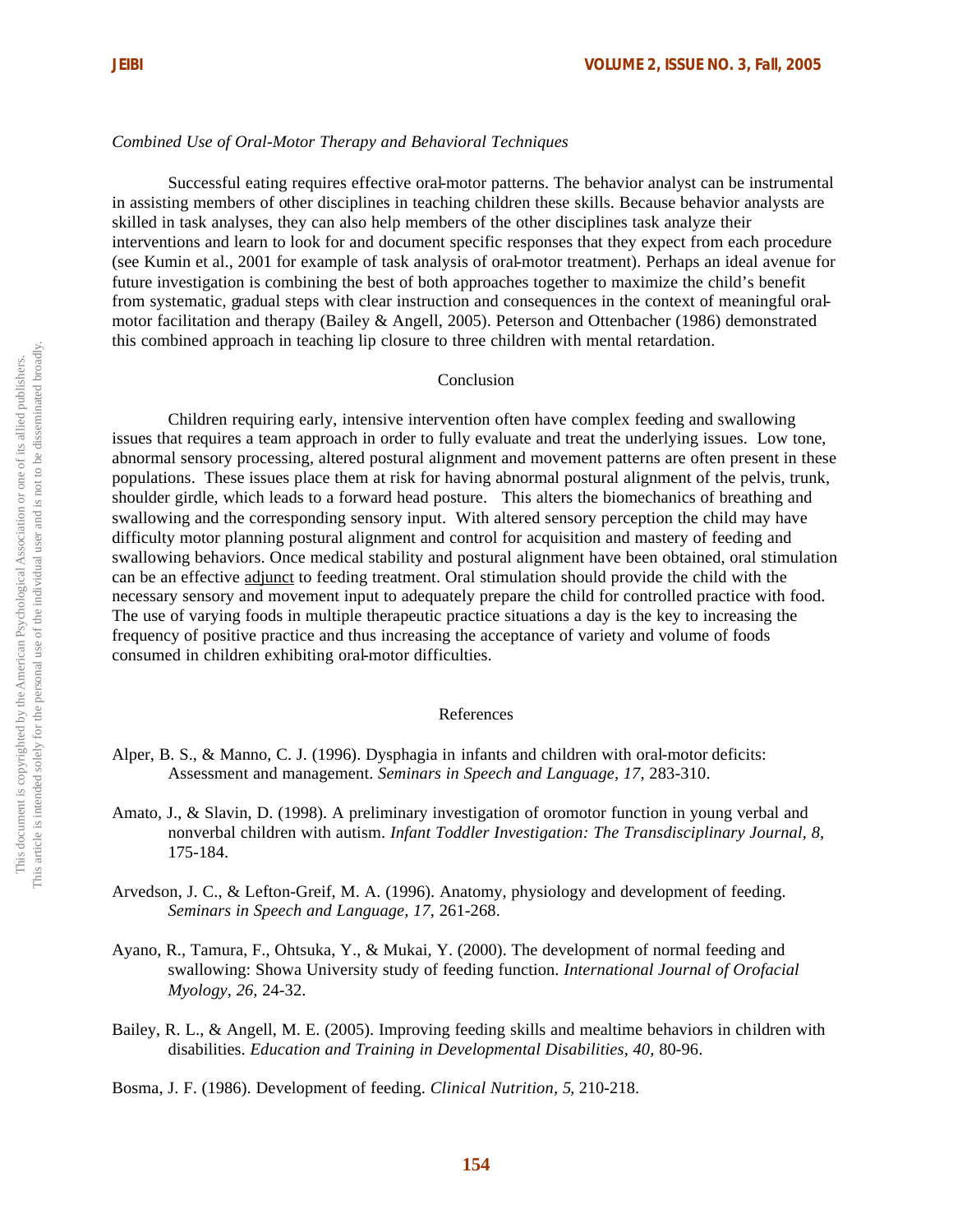- Burklow, K. A., McGrath, A. M., Va lerius, K. S., & Rudolph, C. (2002). Relationship between feeding difficulties, medical complexity, and gestational age. *Nutrition in Clinical Practice, 17,* 373-378.
- Case-Smith, J. (1988). An efficacy study of occupational therapy with high-risk neonates. *The American Journal of Occupational Therapy, 42,* 499-506.
- Chigira, A., Omoo, K., Mukai, Y., & Kaneko, Y. (1994). Lip closing pressure in disabled children: A comparison with normal children. *Dysphagia, 9,* 193-198.
- Daniels, H., Devlieger, H., Minami, T., Eggermont, E., & Casaer, P. (1990). Infant feeding and cardiorespiratory maturation. *Neuropediatrics, 21*, 9-10.
- DeGangi, G. A. (1994). Examining the efficacy of short-term NDT intervention using a case study design: Part 2. *Physical and Occupational Therapy in Pediatrics, 14,* 21-61.
- Eicher, P.S. (2002). Feeding. In M.L. Batshaw (Ed.), *Children with disabilities* (pp. 549-566). Baltimore: Paul H. Brookes Publishing Co.
- Einarsson-Backes, L. M., Deitz, J., Price, R., Glass, R., & Hays, R. (1994). The effect of oral support on sucking efficiency in preterm infants. *American Journal of Occupational Therapy, 48*, 490-498.
- Ernsperger , L., & Hanson, T. (2004). *Motor-Based Eating Problems vs. Sensory-Based Eating Problems in Just Take a Bite.* Arlington, TX: Future Horizons Inc.
- Fucile, S., Gisel, E. G., & Lau, C. (2005). Effect of an oral stimulation program on sucking skill maturation of preterm infants. *Developmental Medicine and Child Neurology, 47,* 158-162.
- Gaebler, C. P., & Hanzlik, J. R. (1996). The effects of a prefeeding stimulation program on preterm infants. *American Journal of Occupational Therapy, 50*, 184-192.
- Gisel, E. G. (1994). Oral-motor skills following sensorimotor intervention in the moderately eatingimpaired child with cerebral palsy. *Dysphagia, 9,* 180-192.
- Gisel, E. G., Alphonce, E., & Ramsay, M. (2000). Assessment of ingestive and oral praxis skills: Children with cerebral palsy vs. controls. *Dysphagia, 15*, 236-244.
- Gisel, E. G., Applegate-Ferrante, T., Benson, J. E., & Bosma, J. F. (1995). Effect of oral sensorimotor treatment on measures of growth, eating efficiency, and aspiration in the dysphagic child with cerebral palsy. *Developmental Medicine and Child Neurology, 37,* 528-543.
- Gisel, E. G., Applegate-Ferrante, T., Benson, J. E., & Bosma, J. F. (1996). Oral-motor skills following sensorimotor therapy in two groups of moderately dysphagic children with cerebral palsy: Aspiration vs. nonaspiration. *Dysphagia, 11,* 59-71.
- Gisel, E. G., Birnbaum, R., & Schwartz, S. (1998). Feeding impairments in children: Diagnosis and effective intervention. *The International Journal of Orofacial Myology, 24,* 27-33.
- Gisel, E. G., Haberfellner, H., & Schwartz, S. (1999). The Innsbruck Sensorimotor Activator and Regulator (ISMAR): Construction of an intraoral appliance to facilitate ingestive function *Journal of Dentistry for Children, 66,* 180-187.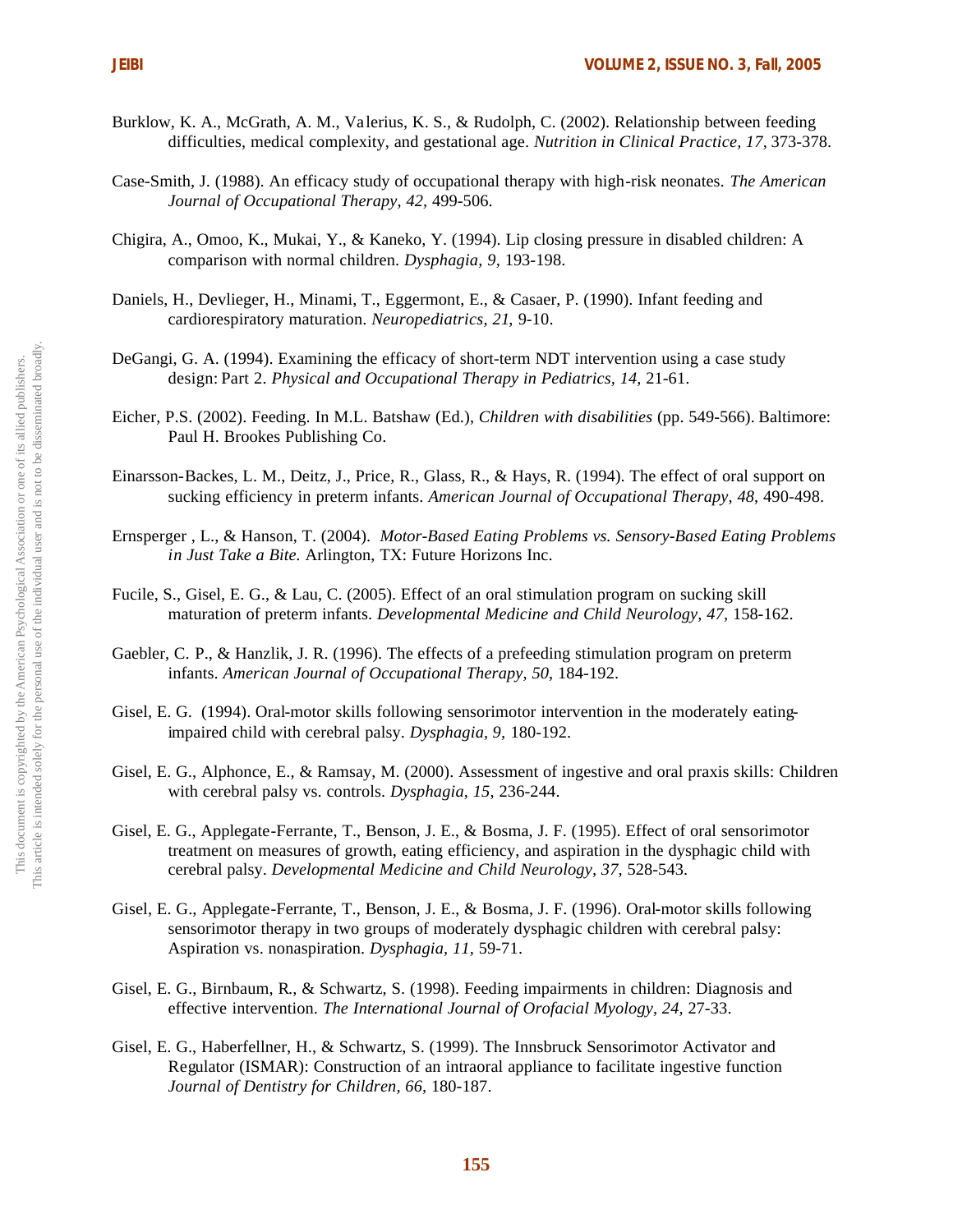- Gisel, E. G., Haberfellner, H., & Schwartz, S. (2001). Impact of oral appliance therapy: Are oral skills and growth maintained one year after termination of therapy? *Dysphagia, 16,* 296-307.
- Gisel, E. G., Schwartz, S., Petryk, A., Clarke, D., & Haberfellner, H. (2000). "Whole body" mobility after one year of intraoral appliance therapy in children with cerebral palsy and moderate eating impairment. *Dysphagia, 15,* 226-235.
- Haberfellner, H., Schwartz, S., & Gisel, E. G. (2001). Feeding skills and growth after one year of intraoral appliance therapy in moderately dysphagic children with cerebral palsy. *Dysphagia, 16,* 1-14.
- Hagopian, L. P., Farrell, D. A., & Amari, A. (1996). Treating total liquid refusal with backward chaining and fading. *Journal of Applied Behavior Analysis, 29*, 573-575.
- Henderson, R. D., Woolf, C., & Marryatt, G. (1976). Pharyngoesophageal dysphgia and gastroesophageal reflux. *Laryngoscope, 86,* 1531-1539.
- Herbst, J. J. (1983). Development of suck and swallow. *Journal of Pediatric Gastroenterology & Nutrition, 2 Supplement 1*, S131-S135.
- Hoch, T. A., Babbitt, R. A., Coe, D. A., Ducan, A., & Trusty, E. M. (1995). A swallow induction avoidance procedure to establish eating. *Journal of Behavior Therapy and Experimental Psychiatry, 26,* 41-50.
- Howle, J.M. (2003). *Neuro-Developmental Treatment Approach: Theoretical Foundations and Principles of Clinical Practice*. Neurodevelopmental Treatment Association, Laguna Beach: California. Canada.
- Hulme, J. B., Gallacher, K., Walsh, J., Niesen, S., & Waldron, D. (1987). Behavioral and postural changes observed with use of adaptive seating by clients with multiple handicaps. *Physical Therapy, 67,* 1060-1067.
- Hyman, P. (1993). Gastroesophageal reflux: One reason why baby won't eat. *The Journal of Pediatrics, 125*, S103-S109.
- Illingworth, R. S. & Lister, J. (1964). The critical or sensitive period, with special reference to certain feeding problems in infants and children. *Journal of Pediatrics, 65,* 839-848.
- Ingram, T. T. (1962). Clinical significance of the infantile feeding reflexes. *Developmental Medicine and Child Neurology, 4*, 159-169.
- Johnson, H. M., Reid, S. M., Hazard, C. J., Lucas, J. O., Desai, M., & Reddihough, D. S. (2004). Effectiveness of Innsbruck Sensorimotor Activator and Regulator in improving saliva control in children with cerebral palsy. *Developmental Medicine and Child Neurology, 46,* 39-45.
- Kerwin, M. L. (1999). Empirically supported treatments in pediatric psychology: Severe feeding problems. *Journal of Pediatric Psychology, 24,* 193-214.
- Kerwin, M.L.E. (2003). Pediatric Feeding Disorders. *The Behavior Analyst Today, 4,* 160-174. Retrieved from **http://www.behavior-analyst-online.org/NEWBAT/Frameless%20BAT/BAT-4.2-7-23- 03-C.PDF.**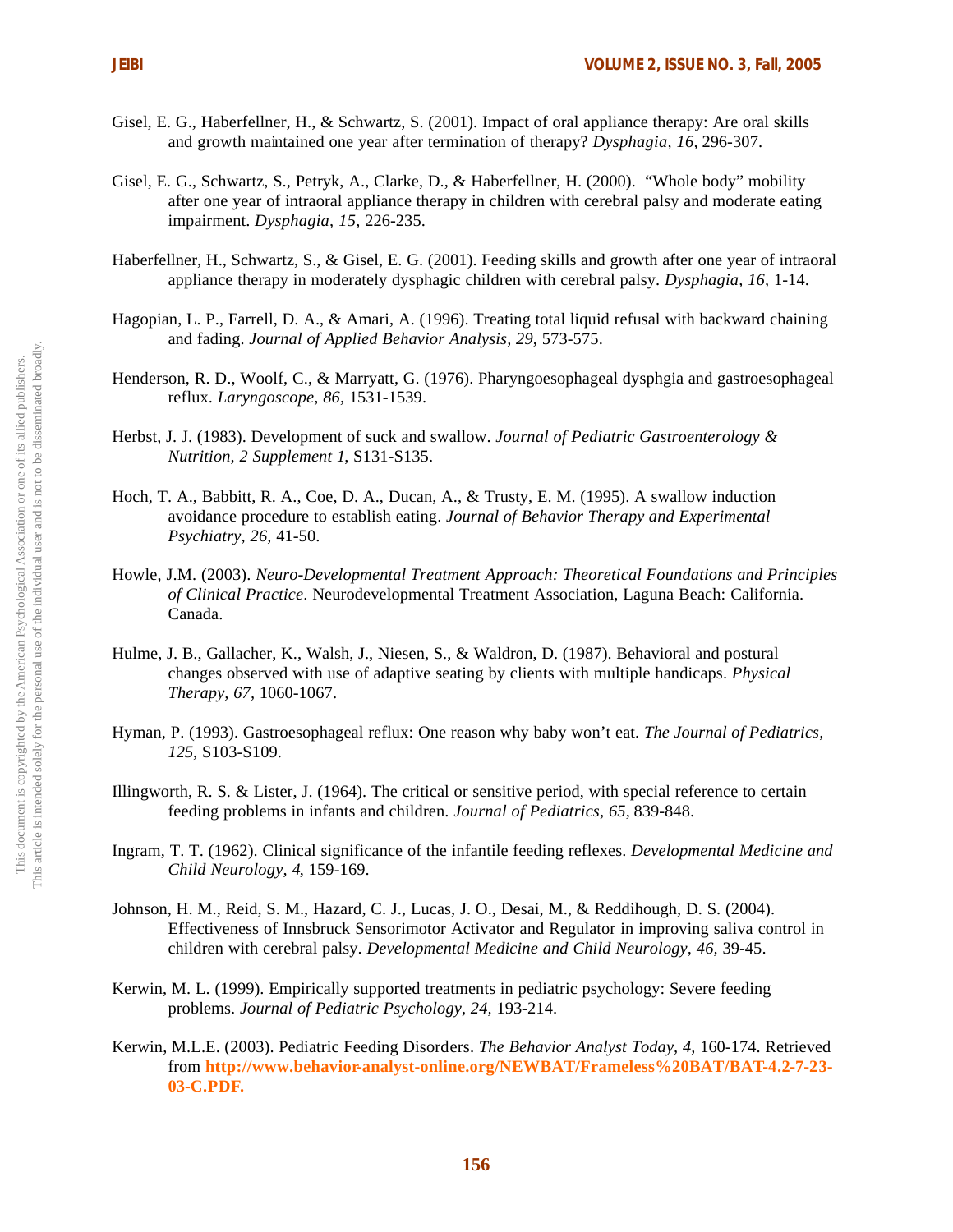- Kerwin, M. L. E., & Eicher, P. S. (2004). Behavioral interventions and prevention of feeding difficulties in infants and children. *Journal of Early Intensive Behavioral Intervention, 1, 129-140.*
- Kumin, L., & Bahr, D. C. (1999). Patterns of feeding, eating, and drinking in young children with Down Syndrome with oral motor concerns. *Down Syndrome Quarterly, 4,* 1-8.
- Kumin, L., Von Hagel, K. C., & Bahr, D. C. (2000). An effective oral motor intervention protocol for infants and toddlers with low muscle tone. *Infant-Toddler Intervention*, *11,* 181-200.
- Lamm, N., & Greer, R. D. (1988). Induction and maintenance of swallowing responses in infants with dysphagia. *Journal of Applied Behavior Analysis, 21*, 143-156.
- Lanert, G., & Ekberg, O. (1995). Positioning improves the oral and pharyngeal swallowing function in children with cerebral palsy. *Acta Paediatrica, 84,* 689-692.
- Larrington, G. G. (1987). A sensory integration based program with a severely retarded/autistic teenager: An occupational therapy case report. *Sensory Integrative Approaches in Occupational Therapy, 4*, 101-117.
- Lau, C., & Hurst, N. (1999). Oral feeding in infants. *Current Problems in Pediatrics, 29*, 105-124.
- Lau, C., Smith, E. O., & Schanler, R. J. (2003). Coordination of suck-swallow and swallow respiration in preterm infants. *Acta Paediatrica, 92*, 721-727.
- Law-Morstatt, L., Judd, D. M., Snyder, P., Baier, J. J., & Dhanireddy, R. (2003). Pacing as a treatment technique for transitional sucking patterns. *Journal of Perinatalogy, 23,* 483-488.
- Luiselli, J. K., & Gleason, D. J. (1987). Combining sensory reinforcement and texture fading procedures to overcome chronic food refusal. *Journal of Behavior Therapy and Experimental Psychiatry, 18*, 149-155.
- Macie, D., & Arvedson, J.C. (1993). Tone and positioning. In J. C. Arvedson & L. Brodsky (Eds.), *Pediatric Swallowing and Feeding: Assessment & Management* (pp. 209-247). San Diego, CA: Singular Publishing Group, Inc.
- McFarland, D. H., Lund, J. P., & Gagner, M. (1994). Effects of posture on the coordination of respiration and swallowing. *Journal of Neurophysiology, 74,* 2431-2437.
- Mendell, D. A., & Logemann, J. A. (2002). A retrospective analysis of the pharyngeal swallow in patients with a clinical diagnosis of GERD compared with normal controls: A pilot study. *Dysphagia, 17,*  220-226.
- Meyer, P. G. (2000). Tongue lip and jaw differentiation and its relationship to orofacial myofunctional treatment. *International Journal of Orofacial Myology, 26,* 44-52.
- Miller, A. J. (1986). Neurophysiological basis of swallowing. *Dysphagia, 1*, 90-100.
- Miller, A. J. (1993). The search for the central swallowing pathway: The quest for clarity. *Dysphagia, 8*, 185-194.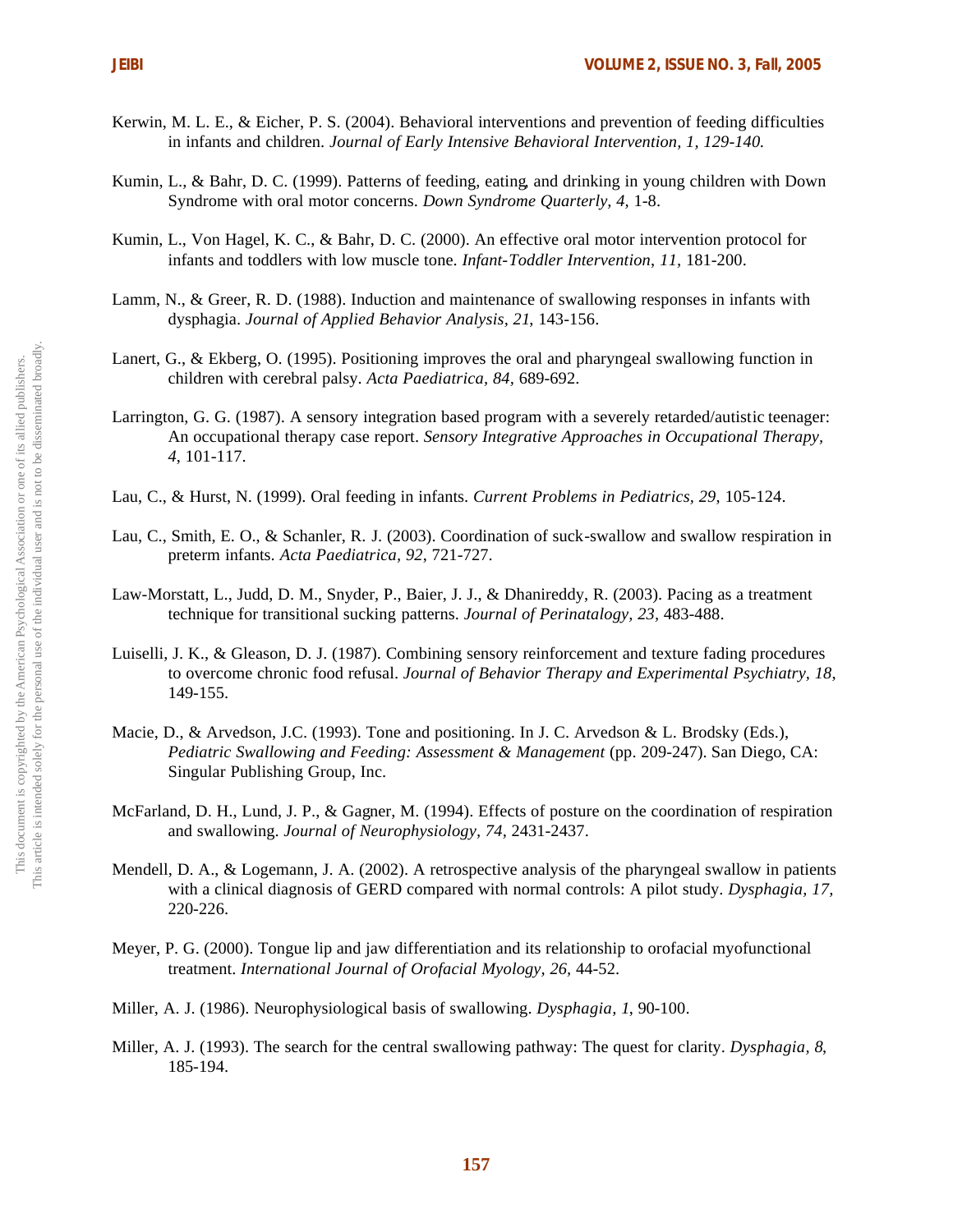- Morris, S. E., & Klein, M. D. (2000). *Pre-Feeding Skills: A comprehensive resource for mealtime development* (2nd ed.). Tucson, Arizona: Therapy Skill Builders.
- Ogg, H. L. (1975). Oral-pharyngeal development and evaluation. *Physical Therapy, 55,* 235-241.
- Palmer, M. M., & Heyman, M. B. (1993). Assessment and treatment of sensory- versus motor-based feeding problems in very young children. *Infants and Young Children, 6,* 67-73.
- Palmer, J. B., & Hiiemae, K. M. (2003). Eating and breathing: Interactions between respiration and feeding on solid food. *Dysphagia, 18,* 169-178.
- Palmer, S., & Horn, S. (1977). Feeding problems in children. In S. Palmer & S. Ekvall (Eds.), *Pediatric Nutrition in Developmental Disorders.* Springfield, IL: Charles C. Thomas.
- Patel, M. R., Piazza, C. C., Kelly, M. L., Ochsner, C. A., & Santana, C. M. (2001). Using a fading procedure to increase fluid consumption in a child with feeding problems. *Journal of Applied Behavior Analysis, 34,* 357-360.
- Patrick, J., & Gisel, E. G. (1990). Nutrition for feeding impaired child. *Journal of Neurologic Rehabilitation, 4,* 115-119.
- Petersen, P., & Ottenbacher, K. (1986). Use of applied behavioral techniques and an adaptive device to teach lip closure to severely handicapped children. *American Journal of Mental Deficiency, 90,*  535-539.
- Pinder, G. L., & Faherty, A. S. (1999). Issues in pediatric feeding and swallowing. In A. Caruso & E. A. Strand (Eds.), *Clinical Management of Motor Speech Disorders in Children* (pp. 281-318). New York, NY: Thieme Medical Publishers.
- Pinnington, L., & Hegarty, J. (2000). Effects of consistent food presentation on oral-motor skill acquisition in children with severe neurological impairment. *Dysphagia, 15,* 213-223.
- Ramsay, M., Gisel, E. G., McCusker, J., Bellavance, F., & Platt, R. (2002). Infant sucking ability, nonorganic failure to thrive, maternal characteristics, and feeding practices: A prospective cohort study. *Developmental Medicine and Child Neurology, 44*, 405-414.
- Reilly, S. M., Skuse, D. H., Wolke, D., & Stevenson, J. (1999). Oral-motor dysfunction in children who fail to thrive: Organic or non-organic? *Developmental Medicine and Child Neurology, 41*, 115- 122.
- Rendón-Macías, M. E., Cruz-Perez, L. A., Mosco-Peralta, M. R., Saraiba-Russell, M. M., Levi-Tajfeld, S., & Morales-López, M. G. (1999). Assessment of sensorial oral stimulation in infants with suck feeding disabilities. *Indian Journal of Pediatrics, 66,* 319-329.
- Roley, S.S., Blanche, E.I., & Schaaf, R.C. (2001). *Sensory Integration with Diverse Populations*. Tucson, Arizona: Therapy Skill Builders.
- Rudolph, C., & Link, D. T. (2002). Feeding disorders in infants and children. *Pediatric Clinics of North America: Pediatric Gastroenterology and Nutrition, 49*, 97-112.